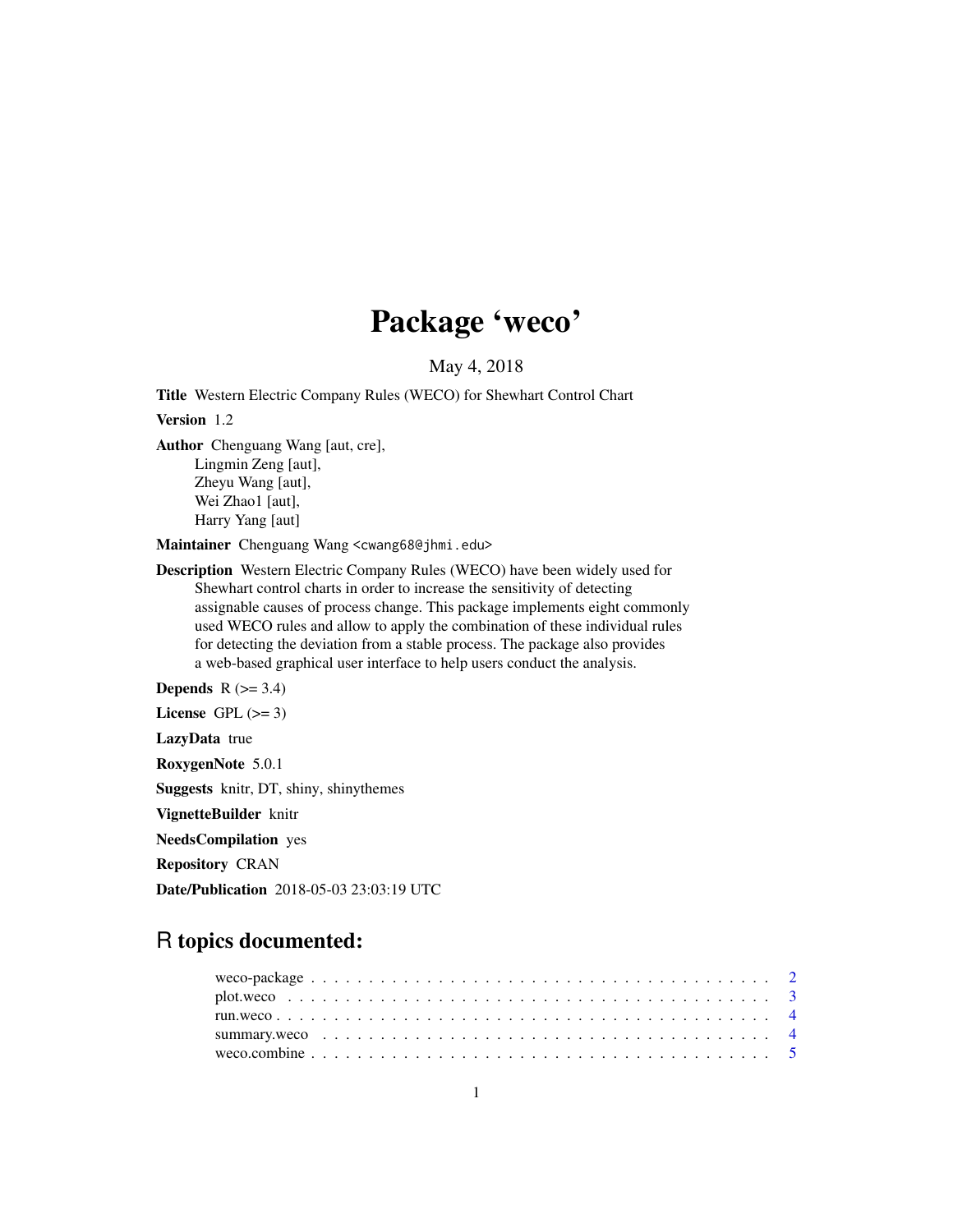#### <span id="page-1-0"></span>2 weco-package

#### **Index** [9](#page-8-0)

<span id="page-1-1"></span>weco-package *Western Electric Company Rules (WECO) for Shewhart Control Chart*

#### **Description**

Western Electric Company Rules (WECO) for Shewhart Control Chart

#### Introduction

WECO rules got the name from the quality control hand book published by the Western Electric Company in 1956. These rules detect the deviation from a stable process by continuously testing data against predefined abnormal patterns and have been accompanied with Shewhart control chart in statistical process control.

There are eight commonly adopted abnormal patterns, namely, eight WECO rules. It is of great interest to combine different WECO rules to increase the power to detect deviation from a stable process. This package implements the combination of multiple WECO rules.

Note that it is necessary to minimize the probability for making false alarms when the process is in control. Running length is the first time at which a process experiences out-of-control signals. The average running length (ARL) is frequently used as a measure in statistical process control for evaluating and comparing the performances of different methods.

#### Rules

This package considers the following eight WECO rules:

- **Rule 1** 1 data point is greater than 3 standard deviation from the center line. (This rule is to identify single data point that is out of the acceptable range.)
- Rule 2 9 data points in a row on the same side of the center line. (The ideal stable process is assumed to be up and down around the center line. A large block of data points on the same side of the center line indicates a process mean is shifted.)
- Rule 3 6 data points in a row, all increasing or decreasing. (This rule is also an indicator of possible mean shift.)
- Rule 4 16 data points in a row, alternating up and down. (When data points are routinely alternating up and down, it shows a high negative correlation between neighboring observations, which is abnormal for a stable process. For an in-control-process, it is not expected to observe correlation between neighboring data points.)
- Rule 5 2 out of 3 data points on the same side are greater than 2 standard deviations from the center line. (For a normally distributed in-control-process, about 95 deviation. The chance to violate this rule is 0.00306. This rule is used to detect increase in process variation.)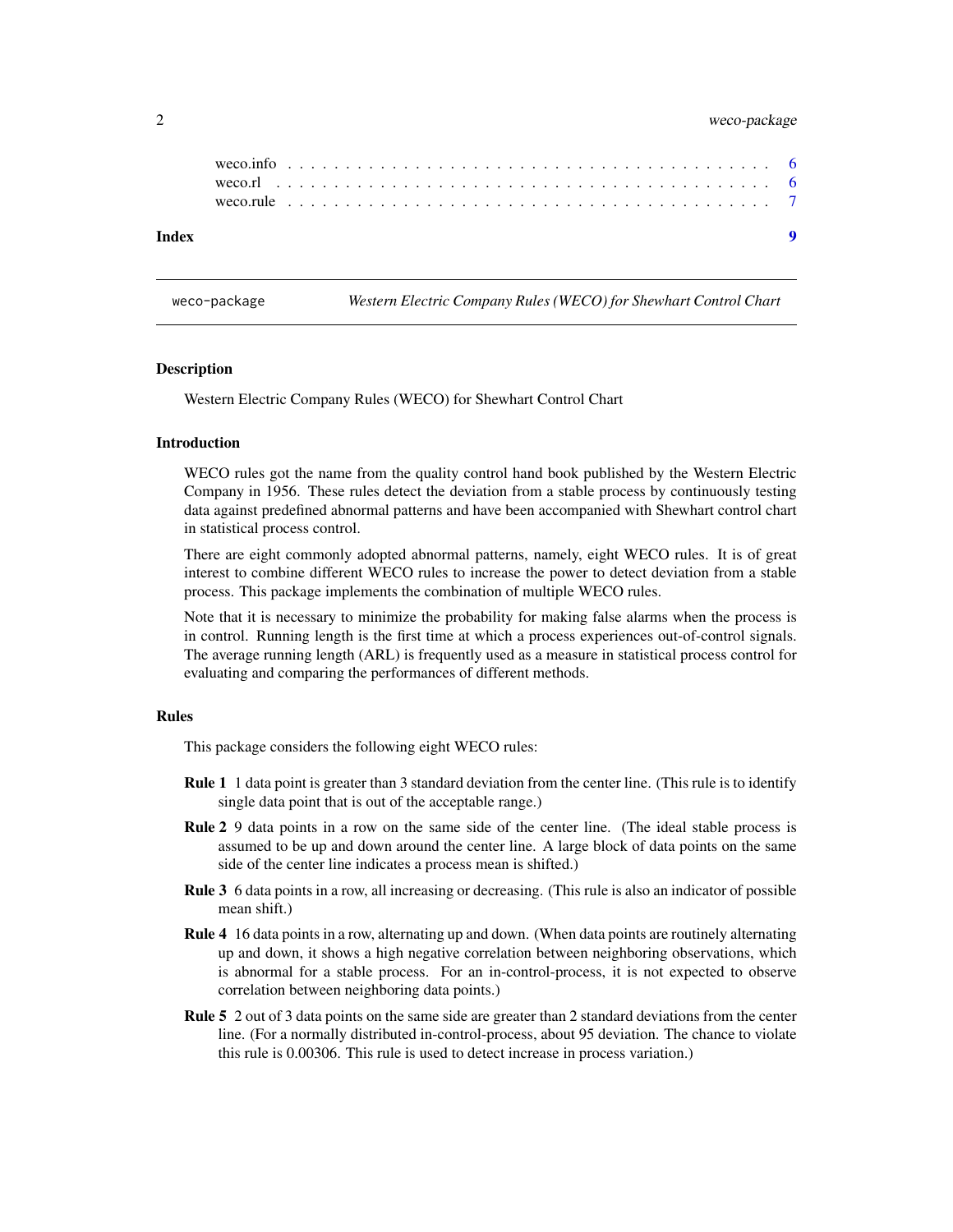#### <span id="page-2-0"></span>plot.weco 3

- Rule 6 4 out of 5 data points on the same side are greater than 1 standard deviation from the center line. (For a normally distributed in-control-process, about 62 deviation. This chance to violate this rule is 0.00553. This rule is also used to detect increase in process variation.)
- Rule 7 15 data points in a row within 1 standard deviation of the center line. (Too many data points are within 1 standard deviation indicates the decrease in process variation.)
- Rule 8 8 data points in a row are greater than 1 standard deviation of the center line. (This is another rule to detect increase in process variance.)

#### Graphical user interface (GUI)

This package provides a web-based Shiny GUI. See run. weco for details.

#### References

Introduction to Statistical Quality Control. Montgomery D.C. Third Edition. Wiley, New York. 1996

plot.weco *Plot WECO results*

#### Description

Generate plot with the observed data with abnormalities identified

#### Usage

## S3 method for class 'weco'  $plot(x, \ldots)$ 

#### Arguments

| X       | A class we covector returned from we co. rule or we co. combine                                      |
|---------|------------------------------------------------------------------------------------------------------|
| $\cdot$ | The function takes the following arguments                                                           |
|         | start First point for plotting                                                                       |
|         | end Last point for plotting                                                                          |
|         | selected Index of data points that will be highlighted                                               |
|         | runin Number of running points that will be colored differently                                      |
|         | <b>ref</b> Boolean. If true, reference lines will be given at 1, 2 and 3 times standard<br>deviation |
|         | <b>ylim</b> Range of Y-axis                                                                          |
|         | cols Color of each data point                                                                        |

#### See Also

[weco.rule](#page-6-1), [weco.combine](#page-4-1)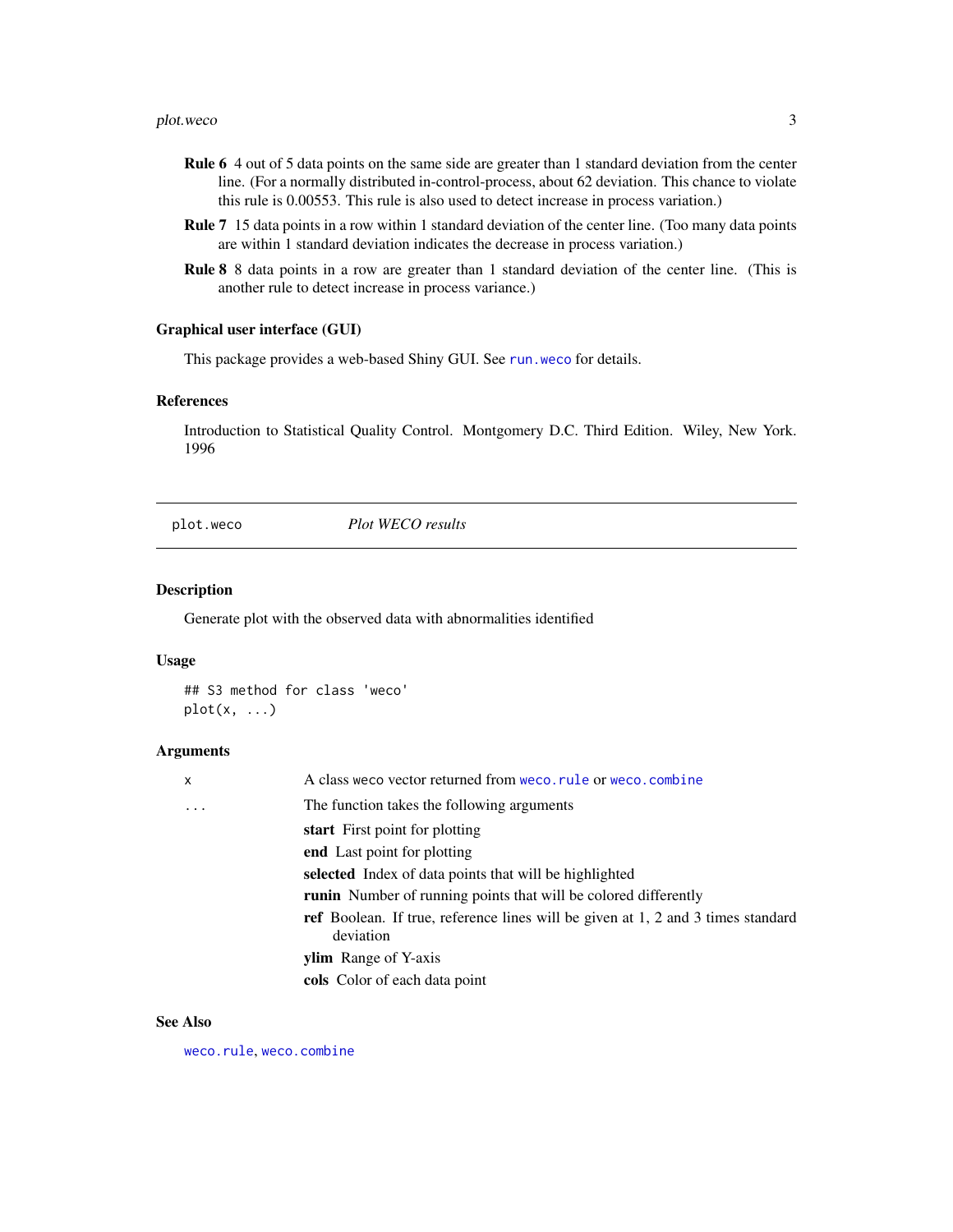# Examples

```
x <- rnorm(1000);
rst.comb <- weco.combine(x, lst.rules=list(list(1), list(2, k=9)));
plot(rst.comb, start=10, end=80, selected = c(60,70));
```
#### <span id="page-3-1"></span>run.weco *Run Web-Based* weco *application*

# Description

Call Shiny to run weco as a web-based application. A web browser will be brought up.

#### Usage

run.weco()

# Examples

## Not run: run.weco() ## End(Not run)

summary.weco *Summary of WECO outcome*

#### Description

Print summary of a class weco object

#### Usage

## S3 method for class 'weco' summary(object, ...)

#### Arguments

| object | A class we co object returned from we co. rule or we co. combine |
|--------|------------------------------------------------------------------|
| .      | Other arguments for summary                                      |

<span id="page-3-0"></span>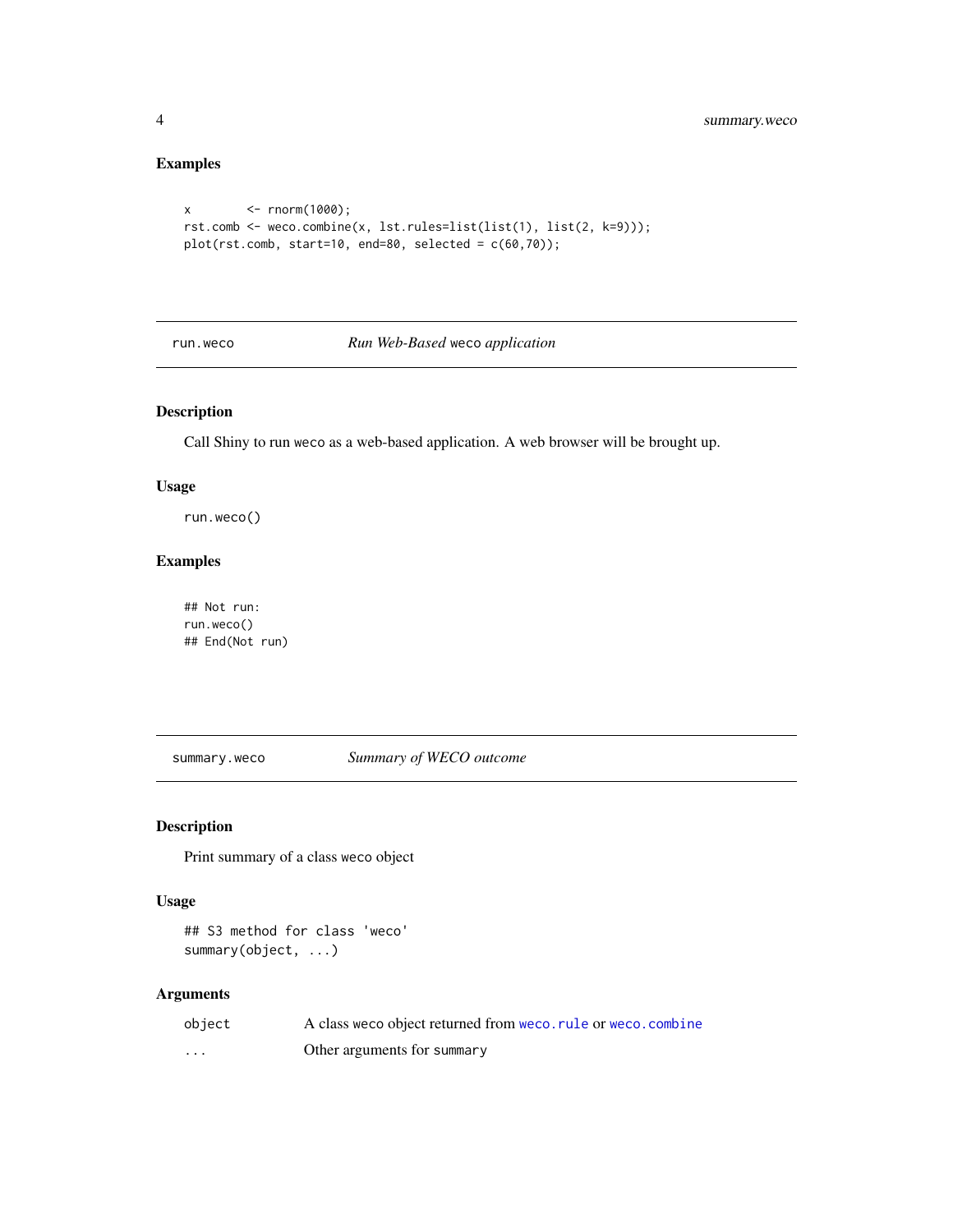#### <span id="page-4-0"></span>weco.combine 5

#### Examples

```
x <- rnorm(1000);
rst.comb <- weco.combine(x, lst.rules=list(list(1), list(2, k=9)));
summary(rst.comb);
```
#### <span id="page-4-1"></span>weco.combine *Combination of WECO Rules*

#### Description

Apply a combination of multiple WECO rules to continuously observed data from some process to detect abnormal signals

#### Usage

weco.combine(x, sdx =  $sd(x)$ , mux = mean(x), lst.rules)

#### Arguments

| X         | A vector of continuously observed data from some process                        |
|-----------|---------------------------------------------------------------------------------|
| sdx       | Standard deviation of the observed data                                         |
| mux       | Mean of the observed data                                                       |
| lst.rules | List of rules with parameters. The first element in the list is the rule number |

#### Value

A vector with the same length as x that contains the out of boundary status of each point

### Examples

```
x <- rnorm(1000);
rst.comb <- weco.combine(x, lst.rules=list(list(1), list(2, k=9)));
rst.comb2 <- weco.combine(x, lst.rules=list(list(3), list(4, k=16)));
```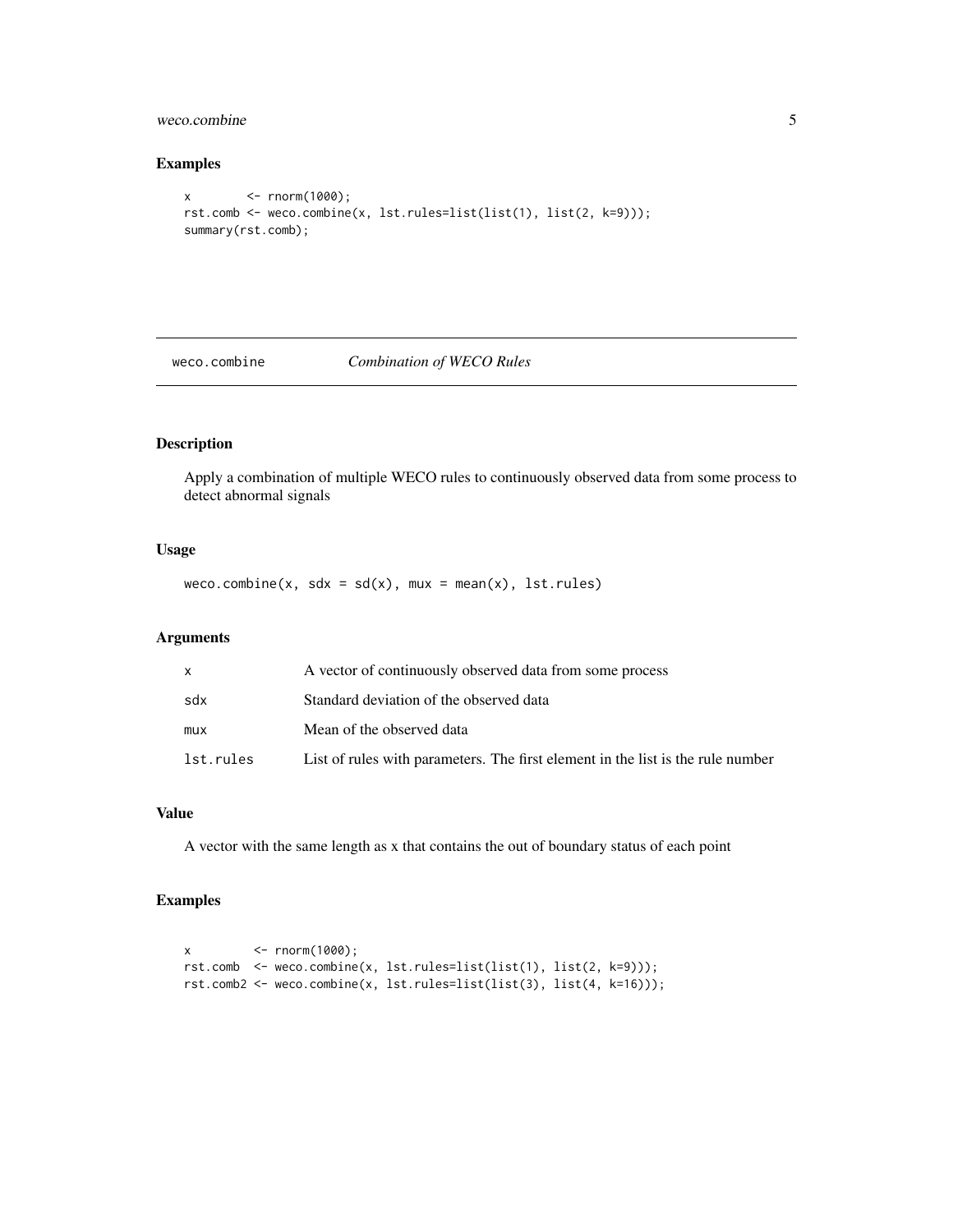<span id="page-5-0"></span>

#### Description

Get the description of a WECO rule

### Usage

weco.info(rule, ..., prt = TRUE)

# Arguments

| rule     | WECO rule number from 1 to 8                                                                               |
|----------|------------------------------------------------------------------------------------------------------------|
| $\cdots$ | Specifications for individual rule                                                                         |
|          | <b>k</b> Number of "abnormal" data points                                                                  |
|          | I Number of standard deviations                                                                            |
|          | <b>n</b> Number of data points prior to the current point (including the current point)<br>to be evaluated |
| prt      | Whether to print the detailed information                                                                  |

#### Value

A list that contains a text description of the rule and a vector of parameters with their default values

# Examples

```
info.1 \leq new co.info(rule=1);print(info.1$description);
info.1 \leftarrow weco.info(rule=1, l=2);print(info.1$description);
```
#### weco.rl *Get running lengths*

# Description

Get running lengths

#### Usage

weco.rl(weco.rst)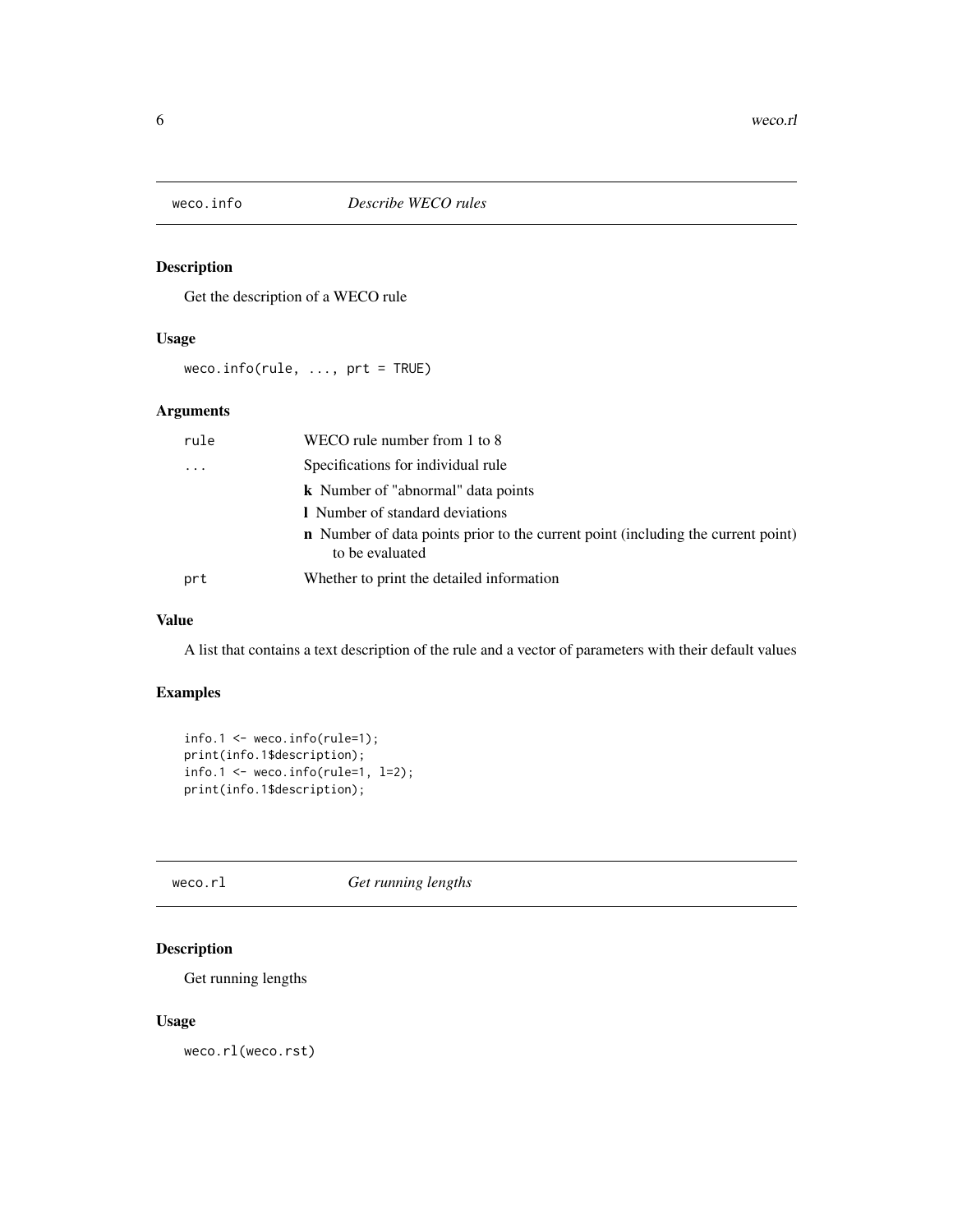#### <span id="page-6-0"></span>weco.rule 7

#### Arguments

weco.rst A class weco vector returned from [weco.rule](#page-6-1) or [weco.combine](#page-4-1)

# Value

A vector of running lengths detected from the observed continuously observed data

#### See Also

[weco.rule](#page-6-1), [weco.combine](#page-4-1)

#### Examples

```
x <- rnorm(1000);
rst.comb <- weco.combine(x, lst.rules=list(list(1), list(2, k=9)));
weco.rl(rst.comb);
```
# <span id="page-6-1"></span>weco.rule *Individual WECO Rule*

#### Description

Apply individual WECO rules 1-8 to continuously observed data from some process to detect abnormal signals. See [weco-package](#page-1-1) for the details of the eight WECO rules.

# Usage

weco.rule(rule, x, sdx = sd(x), mux = mean(x), ...)

#### Arguments

| rule         | WECO rule number from 1 to 8                                                                               |
|--------------|------------------------------------------------------------------------------------------------------------|
| $\mathsf{x}$ | A vector of continuously observed data from some process                                                   |
| sdx          | Standard deviation of the observed data                                                                    |
| mux          | Mean of the observed data                                                                                  |
| .            | Specifications for individual rule                                                                         |
|              | <b>k</b> Number of "abnormal" data points                                                                  |
|              | I Number of standard deviations                                                                            |
|              | <b>n</b> Number of data points prior to the current point (including the current point)<br>to be evaluated |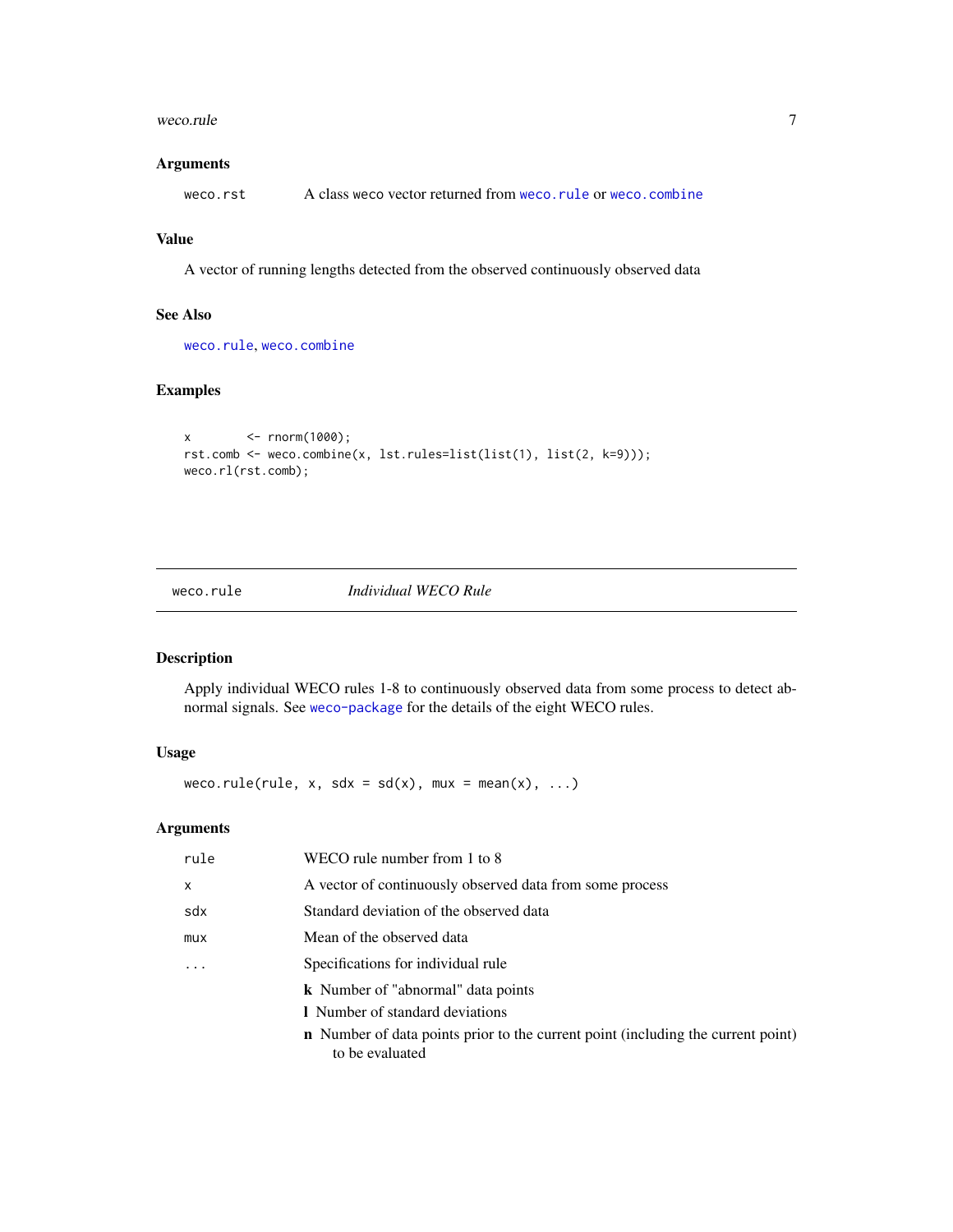#### Value

A class weco list contains the original data x, the mean, standard deviation, the rules, and a vector with the same length as x that contains the out of boundary status of each point

### See Also

[weco-package](#page-1-1)

#### Examples

x <- rnorm(1000);

```
## use empirical mean and standard deviation of x
rst.1 <- weco.rule(1, x, l=3);
rst.2 <- weco.rule(2, x, k=9);
rst.3 <- weco.rule(3, x, k=6);
rst.4 <- weco.rule(4, x, k=16);
rst.5 <- weco.rule(5, x, k=2, n=3, l=2);
rst.6 <- weco.rule(6, x, k=4, n=5, l=1);
rst.7 <- weco.rule(7, x, k=15, l=1);
rst.8 <- weco.rule(8, x, k=8, l=1);
```

```
## use given mean and standard deviation
rst.1 <- weco.rule(1, x, l=3, mux=0, sdx=1);
```